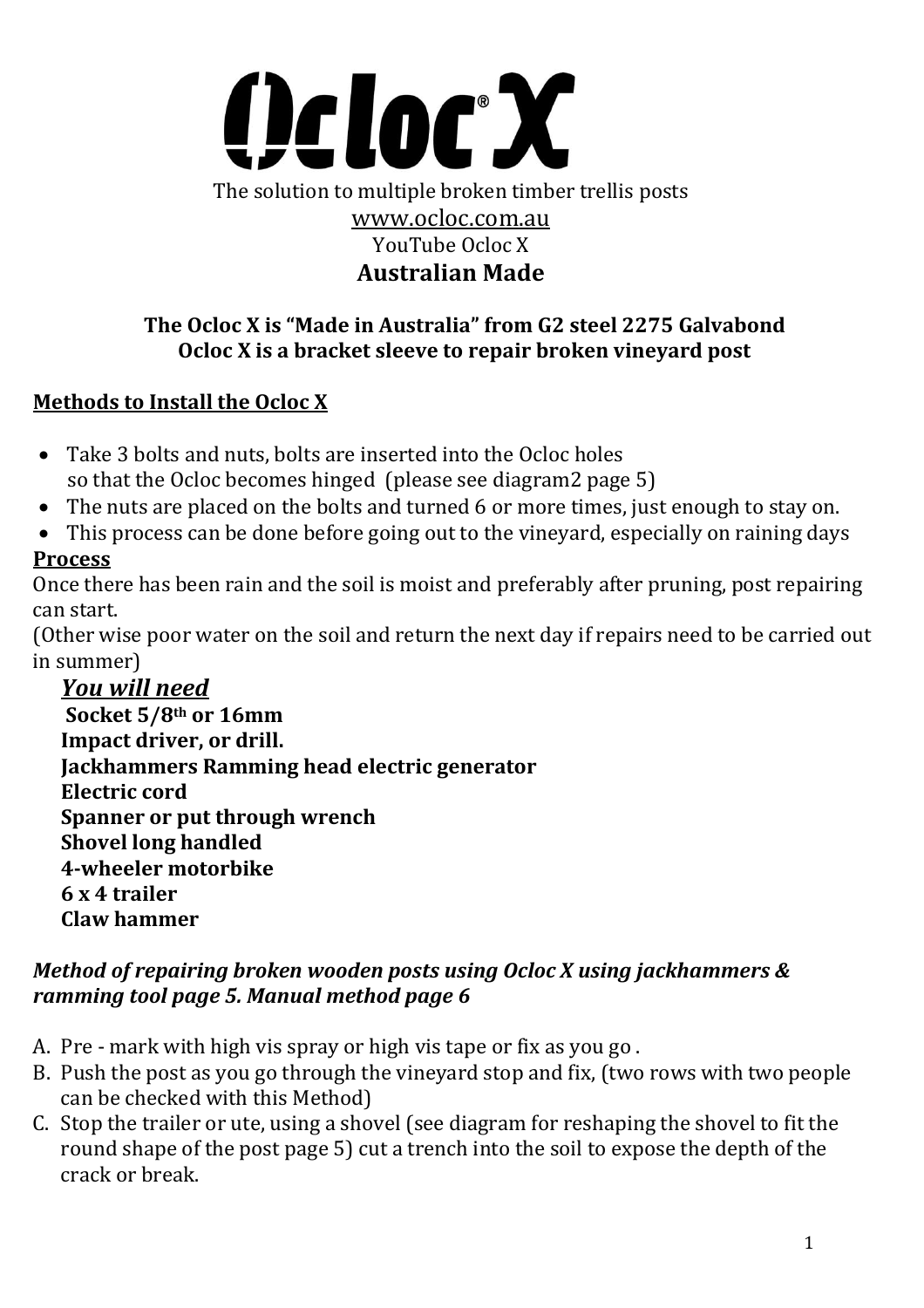- D. Depending on dripper heights remove the staple holding the dripper wire and hammer it into side of the post so it is easy to locate when the job is finished when re -stapling the dripper wire in place
- E. Place Ocloc X around the post and insert the other 3 bolts and place the nuts on the bolts

Start to tighten the bolts by **driving the bolt** and placing a spanner or put through wrench, on the nuts.

- F. Which way to set the flanges? If working on you own then face the flanges at right angles to the rows, If working with a team of two then the flanges can go the same way as the rows ,jack hammers can be applied both sides .**both ways work**
- G. Tighten the lower and middle bolt and tighten in the top bolt but not too tight
- H. The lower bolts can be tightened but not too tight or the Ocloc will be hard to ram into place, but tight enough to make the Ocloc firm around the stub (broken post in the ground)
- I. If the lower broken post is not aligned with the top broken piece then the Ocloc will stop, as it gets jammed into the stub. If the post has short branches or large lumps of wood, a small axe needs to remove the problem.
- J. Place jackhammer rammer on top lip of the Ocloc and ram into place. Page 5
- **K. Just before the middle bolt goes into the ground re tighten the bolt and nut**
- L. Once you have the Ocloc marker (just above the middle bolt hole), aligned with the break you can tighten the top nut and bolt firmly compounding the top. Page 4
- M. There are 3 small holes on the Ocloc X if you think you need to you can drive a screw into the post through these holes.
- N. Re staple the dripper line
- O. Move to the next post.
- P. If fixing a broken post up the post flanges are pointed at right angles to the rows

# **Ocloc is faster, safer & cheaper**

### *We recommend the use of all safety equipment including safety glasses, ear protection, and gloves make sure when lifting you use the correct method of lifting with you knees and do not twist*

Using Ocloc X avoids multiple passes through the vineyards finding broken post, removing staples and wires, stacking the post and removing to the grave yard, returning with a post and then ramming into place (hard panning the soil), then replacing staples and wires. Reduce your pile of CCA and Creosote post.

With Ocloc X you remove the dripper staple, repair the post, replace the dripper and move on to the next broken post.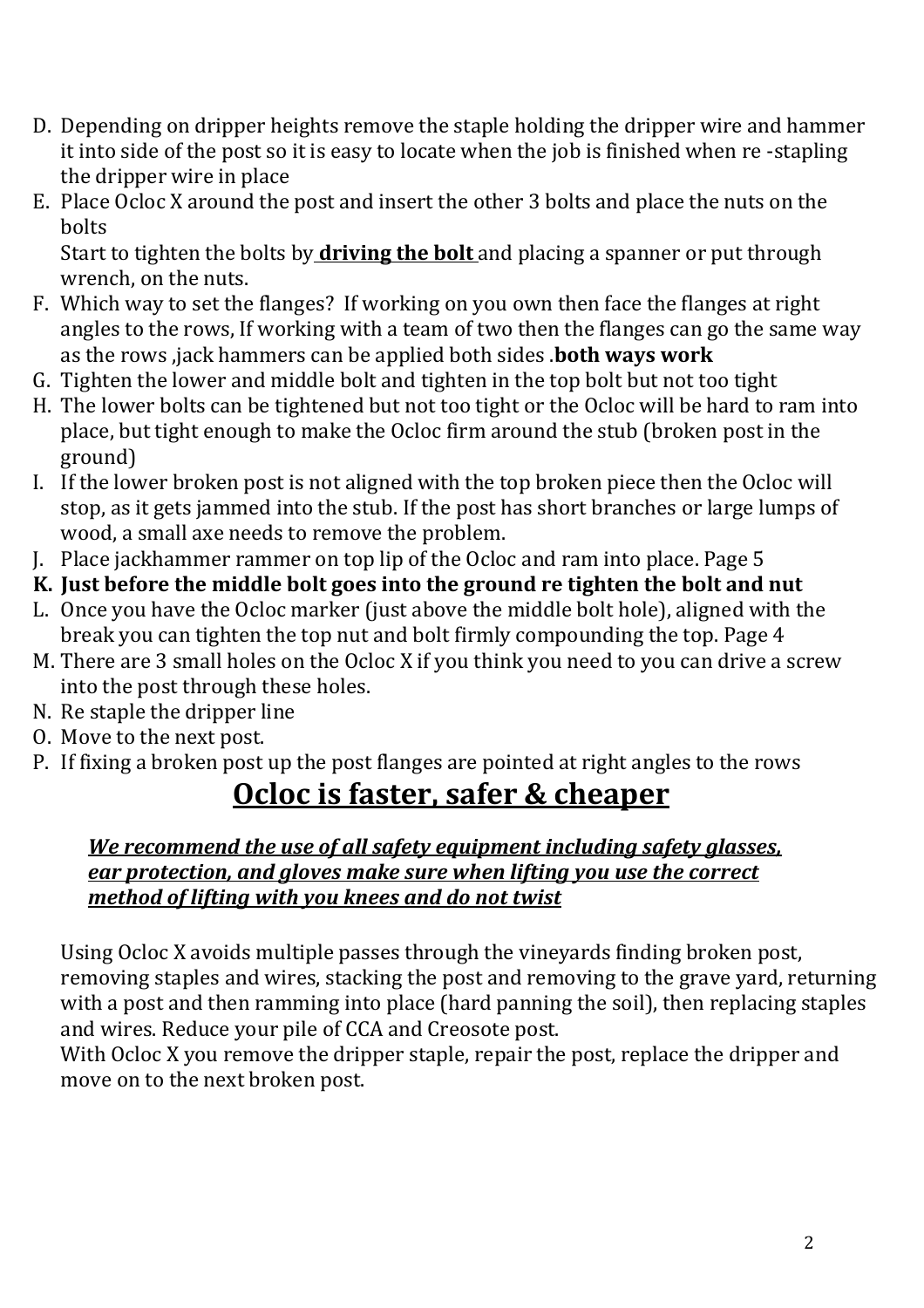# **Ocloc X comes in 3 sizes**

Ocloc  $75 \text{ mm}$   $75 \text{ mm} - 100 \text{ mm}$   $(2 \text{ inches} 4s)$   $0X 75$ Ocloc 95 mm 75 mm – 100 mm (4 inches – 5s) OX 95

## **Product** Post size **Dramage Codes Product** Post size

Ocloc 120 mm 100 mm \_ 130 mm (5 inches - 6s) OX 120

## **Carton quantities**

10 units 100 units 250 units

## **Other products**

**Ocloc M** Repairs broken metal trellis post 20 Units  **Cheaper than replacing** 

**Ocloc A** Heavy duty metal trellis post 200 units  **Lengths available 1.8, 2.1, 2.4, 2.7** 1.9 mm thick high tensile galvanised steel Rounded wire holes to alleviate wire stress 94 mm wide Easy to ram Video: www.ocloc.com.au

**Transport can be organised or you can specify your preferred company** 

## **Ocvitti Australia Australian Made**

Please contact **Brian O'malley** on mobile 0424112120 Or **Nigel Catt** mobile 0418832967 If you need help or sales *We recommend the use of all safety equipment including safety glasses,* 

*ear protection, and gloves make sure when lifting you use the correct method of lifting with you knees and do not twist*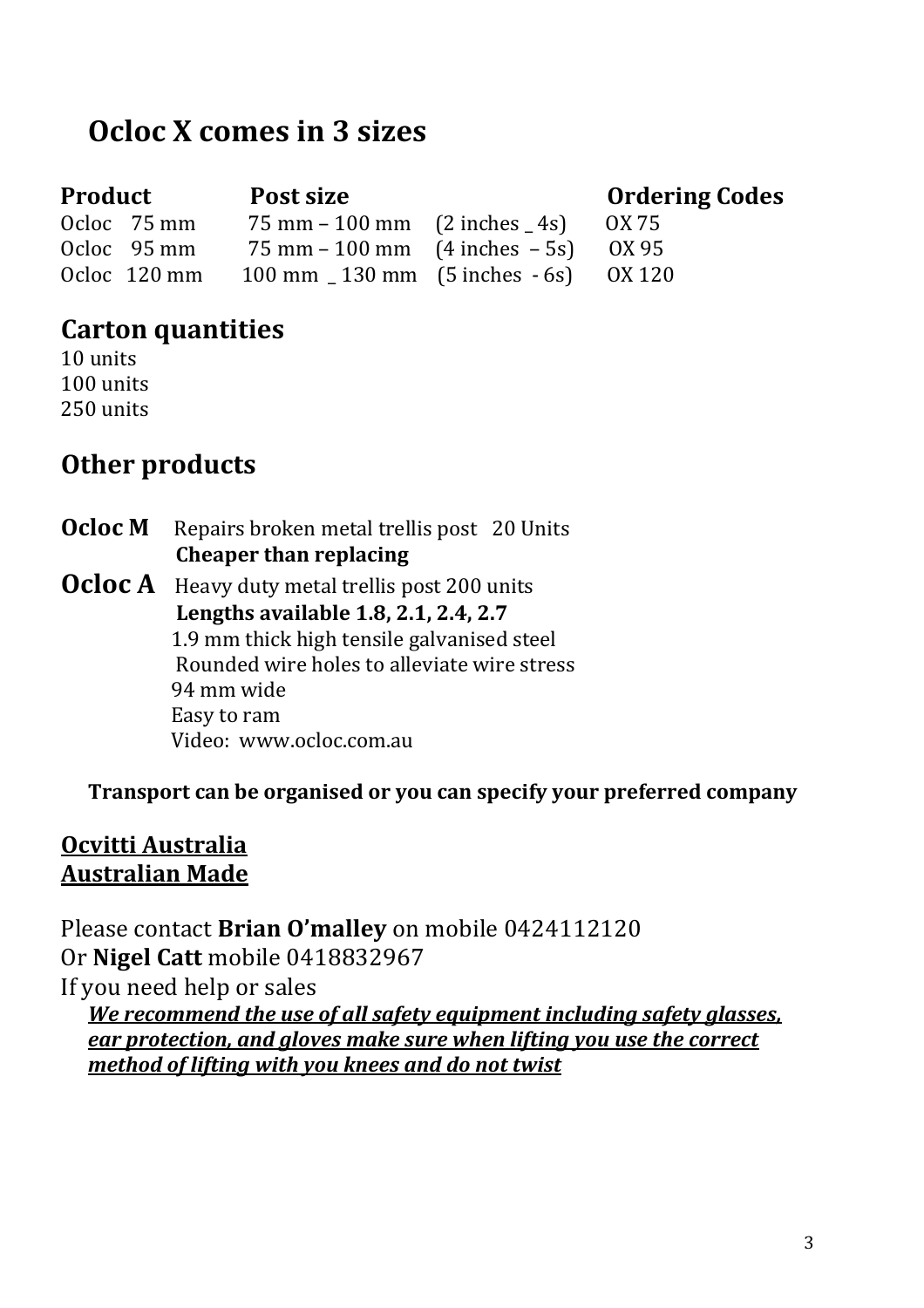

Diagram 1.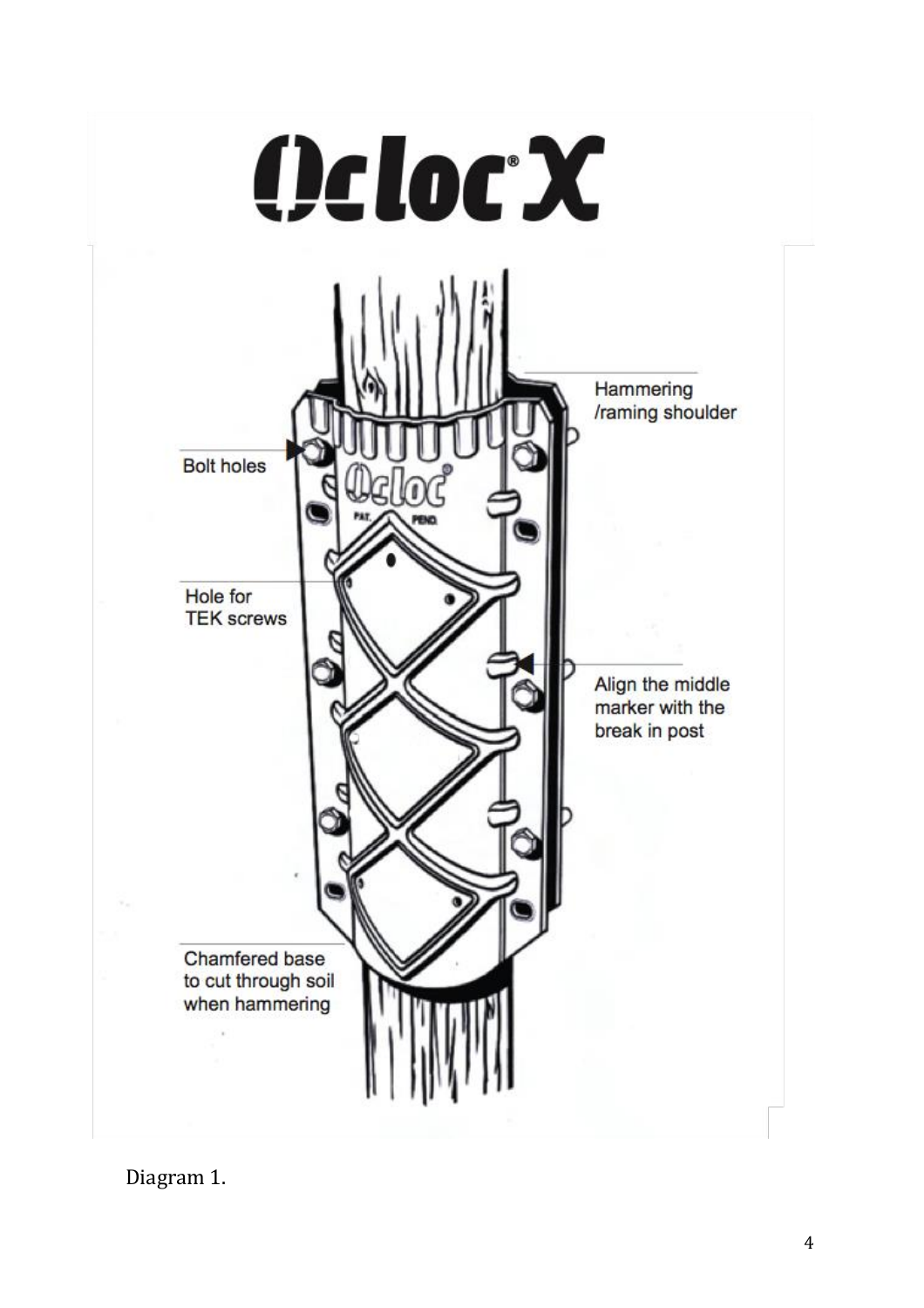





Looking down at a line post Dig towards post to locate the break Diagram 3

Diagram 2



Place ramming tool on the top of shoulder lip of Ocloc X



Ramming tool for Jack hammer \$180 sale or return



Cut curve into shovel so it fits the round post